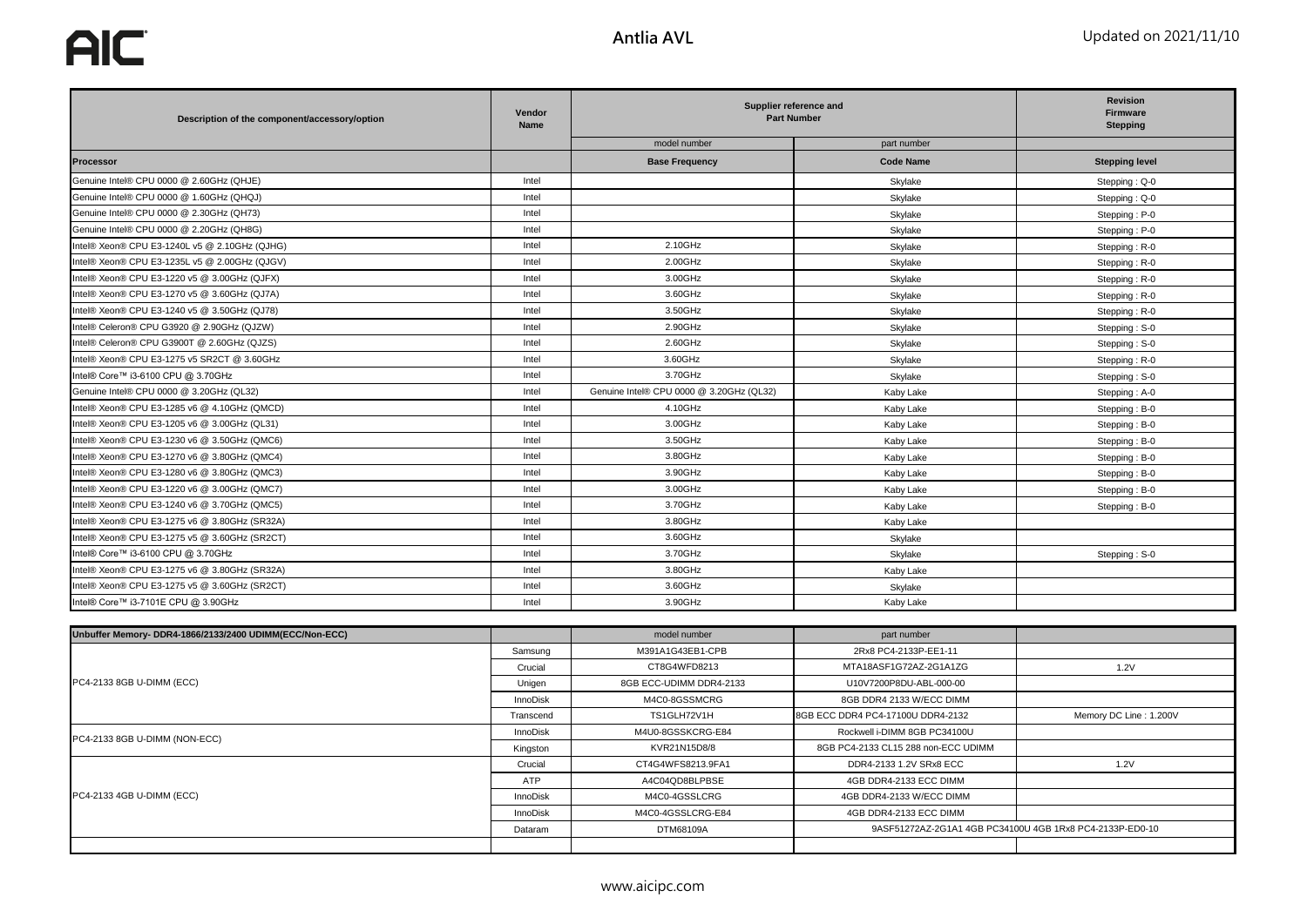| Unbuffer Memory- DDR4-1866/2133/2400 UDIMM(ECC/Non-ECC) |                | model number           | part number                            |                          |
|---------------------------------------------------------|----------------|------------------------|----------------------------------------|--------------------------|
|                                                         | Dataram        | DTM68109B              | 4GB 1Rx8 PC4-2133P-ED0-10              |                          |
| PC4-2133 4GB U-DIMM (ECC)                               | Dataram        | DTM68109C              | 4GB 1Rx8 PC4-2133P-ED0-10              | ipmitool sdr - Pass      |
| PC4-2133 4GB U-DIMM (NON-ECC)                           | Kingston       | KVR21N15S8/4           | 4GB PC4-2133 CL15 288 non-ECC UDIMM    |                          |
|                                                         | InnoDisk       | M4U0-4GSSJCRG-E84      | 4G DDR4-2133 DIMM (non-ECC UDIMM)      |                          |
|                                                         | Micron         | MTA18ASF2G72AZ-2G3B1ZG | 16GB PC4-2400T-EEB-10                  |                          |
|                                                         | Transcend      | TS2GLH72V4B            | 16GB DDR4-2400 2Rx8 1.2V               |                          |
| PC4-2400 16GB U-DIMM (ECC)                              | Apacer         | 78.D1GMN.4010B         | 16GB ECC DDR4 2400 CL17                |                          |
|                                                         | Kingston       | KVR24E17D8/16MA        | 16GB PC4-2400T-EE1-11                  |                          |
|                                                         | Micron         | MTA18ASF1G72AZ-2G3B1ZI | 8GB PC4-2400T-EEB-10                   |                          |
|                                                         | Apacer         | 78.C1GMN.4020B         | 8GB ECC DDR4 2400 CL17                 |                          |
| PC4-2400 8GB U-DIMM (ECC)                               | Kingston       | KVR24E17S8/8MA         | 8GB PC4-2400T-ED1-11                   |                          |
|                                                         | Kingston       | KSM24ES8/8ME           | 8GB PC4-2400T-ED2-11                   |                          |
|                                                         | Apacer         | 78.B1GMV.4020B         | 4GB DDR4 2400 CL17                     |                          |
| PC4-2400 4GB U-DIMM (ECC)                               | <b>DATARAM</b> | DTM68119D              | 4GB 1RX8 PC4-2400T-E17                 |                          |
|                                                         | <b>DATARAM</b> | DTM68119B              | 4GB 1Rx8 PC4 2400T E17                 |                          |
| PC4-2666 8GB U-DIMM (ECC)                               | <b>ADATA</b>   | AD4E266638G19-BSSC     | 8GB DDR4 2666 8GX9 ECC DIMM            |                          |
| Maximum operating speed is 2400 MHz by CPU spec.        | Kingston       | KSM26ES8/8HD           | 8GB 1Rx8 PC4-2666V ED2-12              |                          |
|                                                         | Micron         | CT16G4WFD8266.18FD1    | 16GB PC4-2666V-EE1-11                  |                          |
| PC4-2666 16GB U-DIMM (ECC)                              | ADATA          | AD4E2666316G19-BSSC    | 16GB DDR4 2666 16GX18 ECC DIMM         |                          |
| Maximum operating speed is 2400 MHz by CPU spec.        | Kingston       | KSM26ED8 16HD          | 16GB 2Rx8 PC4-2666V-EE1-12             |                          |
|                                                         |                |                        |                                        |                          |
| USB 3.0 HDD                                             |                |                        |                                        |                          |
| 160~3TB                                                 |                |                        |                                        |                          |
| BUFFLO MiniStation USB3.0 1.0TB                         | Bufflo         | HD-PCT1TU3/BW-AP       | BUFFALO HD-PCTU3 1TB (USB)             |                          |
|                                                         |                |                        |                                        |                          |
| SATA 3.5" HDD                                           |                |                        |                                        |                          |
| $81 - 160GB$                                            |                |                        |                                        |                          |
| 160GB, 7200rpm, SATA 3.5"                               | Seagate        | Barracuda 7200.10      | ST3160815AS                            |                          |
| $1TB - 4TB$                                             |                |                        |                                        |                          |
| 1TB, 7200 rpm, SATA-III 3.5                             | Seagate        | ST1000NM0033           | Consellation® ES.3                     |                          |
| 2TB, 7200 rpm, SATA-III 3.5                             | <b>HGST</b>    | HGST HUS726020ALE611   | (2TB, SATA600, 3.5", 7200rpm, SED)     |                          |
| 4TB, 7200 rpm, SATA-III 3.5                             | Seagate        | ST4000NM0033           | Consellation® ES.3 9ZM170-003 Z1Z26LFL |                          |
| 1TB, 7200 rpm, SATA-III 3.5                             | WD             |                        |                                        |                          |
|                                                         |                |                        |                                        |                          |
| <b>SATA 2.5" SSD</b>                                    |                |                        |                                        |                          |
| $= 80GB$                                                |                |                        |                                        |                          |
| Intel 2.5" SATA SSDSA2CW080G3 320 Series 80GB           | INTEL          | CVPR211003XZ080BGN     | SSDSA2CW080G3                          |                          |
|                                                         |                |                        |                                        |                          |
| <b>SATA M.2 SSD</b>                                     |                | <b>Model Number</b>    | P/N                                    | <b>Type</b>              |
| $= 500GB$                                               |                |                        |                                        |                          |
| Unigen(TOSHIBA) 1533-128G M.2 2242 SATA3 SSD            | Unigen         | UBM2TPS128HZM3-FTF     | (128GB, SATA3, M.2, SSD)               |                          |
| Unigen 128GB M.2 2242 SATA SSD                          | Unigen         | UBM3MAC128HCM1-FTG-UGN | (128GB, SATA600, SSD)                  |                          |
| NETLIST SSD128GB-002 (128GB, SATA600, M.2, SSD)         | Netlist        | SSD128GB-002, M.2 2242 | (128GB, SATA600, M.2, SSD)             |                          |
| Innodisk M.2 (S80) 3ME3 64GB                            | Innodisk       | DEM24-64GD09SC1DC-E84  | 64GB SATA M.2 2242 MLC (B+M Key)       |                          |
| Innodisk M.2 (S42) 3ME4 8GB                             | Innodisk       |                        | DEM24-08GM41BC1SC-E84                  | (8GB, SATA3.0, M.2, SSD) |

Apacer SM220 M242 M.2 16GB SSD **Apacer** Apacer APM2T42SM22016GTN-4ETM 81.5A DG2.A T4E1BT (16GB, SATA3.0 ,M.2 ,SSD)